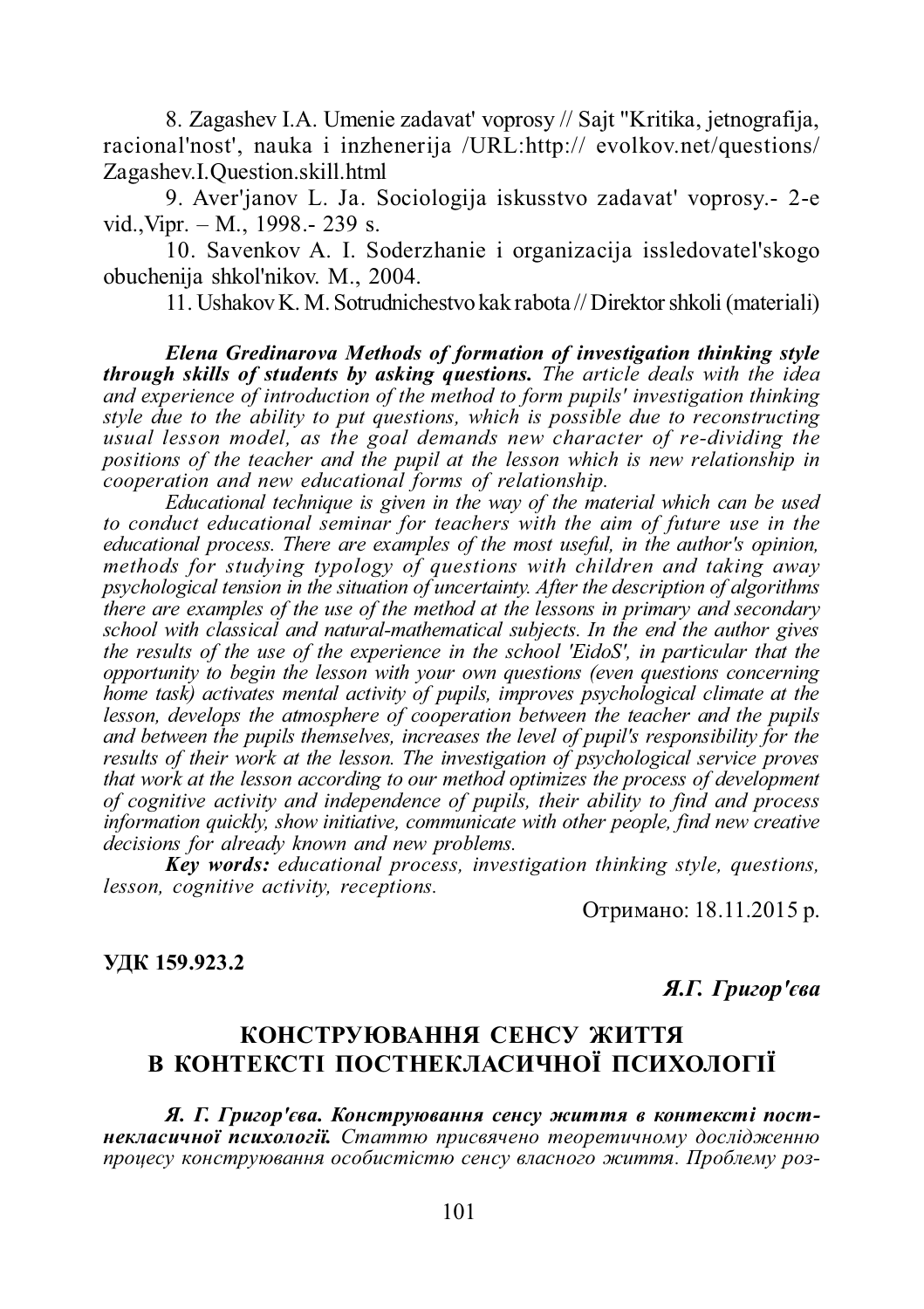$\lambda$ zдянуто в контексті постнекласичного підходу в психології. Особистість,  $32\mathrm{i}\partial$ но  $3$  шим підходом, перебуває в постійному діалозі із зовнішнім світом та є активним суб'єктом побудови власного життя. У статті розглянуто  $\alpha$ собливості конструктивістського підходу в психології, визначено погляди на особистість згідно з цим підходом. Проаналізовано погляди на визначення поняття сенсу життя особистості. Конструювання сенсу життя розглядається як активність особистості, спрямована на задоволення її <del><sup>*'n*</sup> отреби в сенсі життя. У результаті такої активності сенс життя кон-</del> струюється самою особистістю в процесі інтерпретації власного соціо*культурного досвіду та взаємодії з іншими людьми.* 

 $\tilde{\textbf{\textit{K}}}$ лючові слова: постнекласична психологія, конструктивізм, сенс  $x$ еиття, конструювання сенсу життя.

**Я.Г.** Григорьева, Конструирование смысла жизни в контексте постнеклассической психологии. Статья посвящена теоретическому исследованию процесса конструирования личностью смысла собственной жизни. Проблема рассмотрена в контексте постнеклассического подхода в пси**хологии. Личность, согласно этому подходу, находится в постоянном диа**логе с внешним миром и является активным субъектом построения собственной жизни. В статье рассмотрены особенности конструктивистского подхода в психологии, определены взгляды на личность согласно данному подходу. Проанализированы взгляды на определение понятия смысла **жизни личности. Конструирование смысла жизни рассматривается как** *ɚɤɬɢɜɧɨɫɬɶ ɥɢɱɧɨɫɬɢ, ɧɚɩɪɚɜɥɟɧɧɚɹɧɚ ɭɞɨɜɥɟɬɜɨɪɟɧɢɟ ɟɺ ɩɨɬɪɟɛɧɨɫɬɢ ɜ* смысле жизни. В результате такой активности смысл жизни конструируется самой личностью в процессе интерпретации собственного социокультурного опыта и взаимодействия с другими людьми.

Ключевые слова: постнеклассическая психология, конструктивизм, смысл жизни, конструирование смысла жизни.

Постановка проблеми. Світ інтенсивно змінюється та трансформується, тому класичні уявлення про особистість потребують перегляду. Актуальним питанням сучасності стає питання про чинники розвитку особистості, її природу, питання конструювання нею себе та свого життя. У межах постнекласичної психології особистість перебуває в постійному діалозі зі світом, постійно враховує його виклики та формулює відповіді на них, при цьому безперервно змінюючись. Особистість конструює себе у власному життєвому світі й водночас перетворює, видозмінює соціум. Проблема сенсу життя постає там, де виникає питання про цілісність життя, про взаємозв'язок його початку та кінця. Пошук та прагнення до реалізації сенсу життя є первинним спонукальним мотивом у житті особистості. Для кожної особистості цей сенс особливий та унікальний. Тема сенсу актуальна для людини на всіх етапах життєвого шляху. Цим і обумовлена наша цікавість до цієї проблеми.

Аналіз останніх досліджень і публікацій. Сенс життя в психології вивчається переважно з погляду того, як і під впливом яких чинників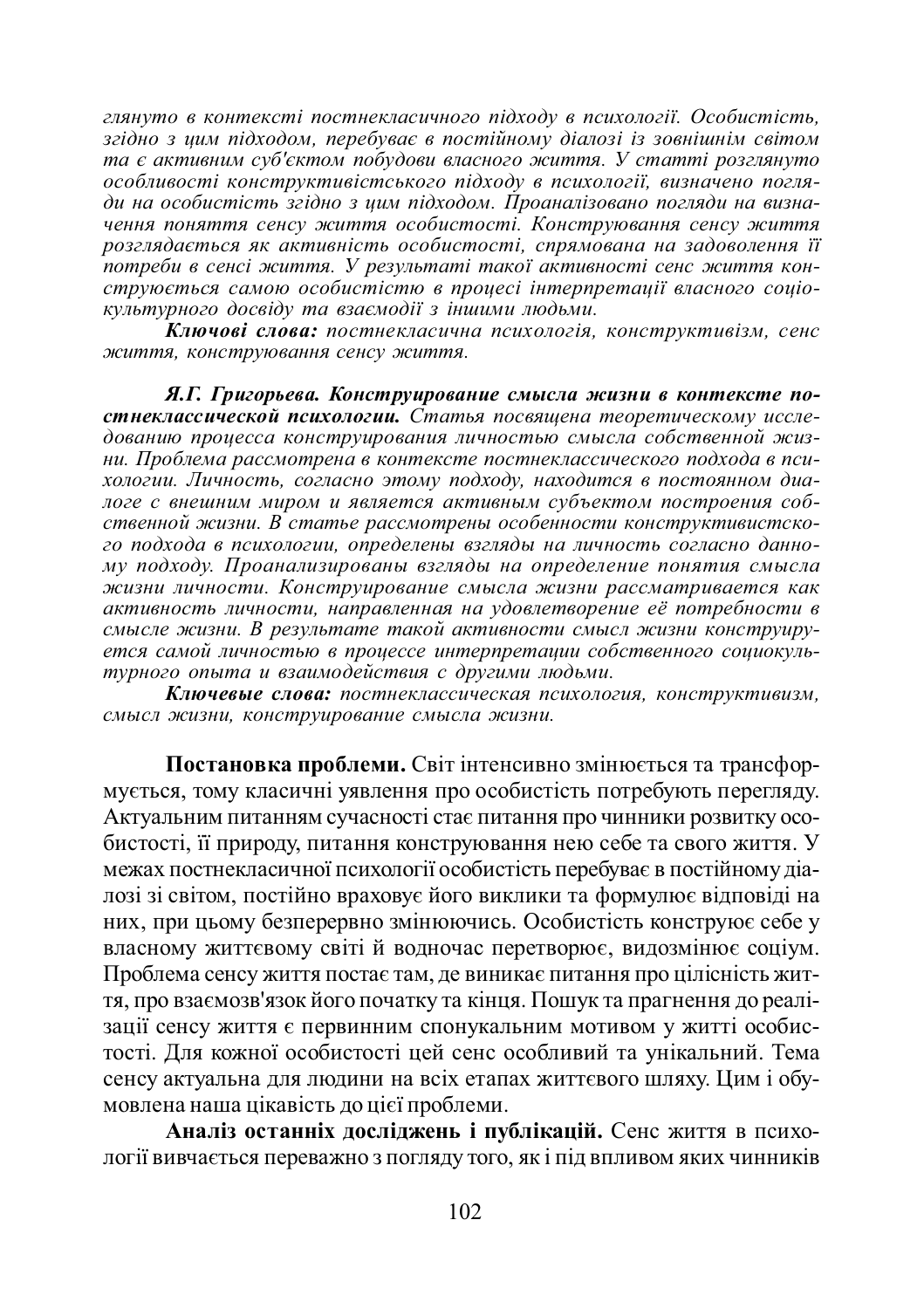відбувається його формування в індивідуальному розвитку, а також як сенс життя чи його відсутність впливають на життєдіяльність та свідомість особистості. Психологічні традиції вивчення сенсу життя беруть початок від робіт К. Юнга та А. Адлера. У теорії особистості В. Франкла поняття сенсу життя посідає центральне місце й розглядається як вроджена мотиваційна тенденція, притаманна всім людям, основний двигун поведінки й розвитку особистості [1; 9; 13]. У вітчизняній та радянській психології проблемі сенсу життя присвячені праці Б. Братуся. Г. Вайзер. К. Карпинсь- $\overline{a}$ кого, Д. Леонтьєва, В. Чудновського та ін., в яких сенс життя розглядається як інстанція, що інтегрує безліч життєвих цінностей, смислів та цілей і задає вектор активності людини [4; 12].

Щодо постнекласичної парадигми в психології, то її основними методологічними орієнтирами є соціальний конструктивізм та гуманітарна парадигма, що трактує особистість як культурний об'єкт, укорінений у світ культури, з яким вона взаємодіє та з якого себе створює. Ключовим для ностнекласичної психології є погляд на людину як творця власного життя, активного самостворюючого суб'єкта. Поняття "конструктивізм" вживається в науці в двох значеннях: у широкому сенсі – як позначення нової парадигми досліджень у соціальних науках й у вузькому – як назва конкperного напрямку в психології та соціології (Ж. Піаже, Дж. Келлі, Дж. Брунер, П. Бергер, Т. Лукман та інші), що є складовою частиною цієї парадигми. Уперше поняття конструктивізму було використано в роботах Ж. Піаже і Дж. Келлі [2; 3].

**Мета статті** – здійснити теоретичний розгляд процесу конструювання особистістю сенсу життя в рамках постнекласичного підходу в психології.

Відповідно до мети в статті поставлено такі завдання: розглянути особливості постнекласичного підходу в психології; проаналізувати особливості конструктивістського підходу в психології; охарактеризувати поняття конструювання особистістю сенсу життя; визначити особливості конструювання сенсу життя.

**Виклад основного матеріалу.** Розвиток психологічної науки характеризується проходженням основних етапів: класичного, некласичного та постнекласичного. Основною ідеєю класичного підходу є об'єктивність знання, наявність єдиної істини, лінійний причинно-наслідковий зв'язок. У некласичній психології починають враховуватися суб'єктивні особистісні компоненти, які людина не здатна контролювати, та їхній вплив на об'єктивну реальність. При цьому обидва напрямки підтримують думку про наявність єдиної істини та об'єктивне походження знання. У межах постнекласичного підходу ідея об'єктивності істини трансформується в поліваріантність, тобто наявність багатьох істин, залежних від певного соціокультурного контексту. Лінійний причинно-наслідковий зв'язок перетво-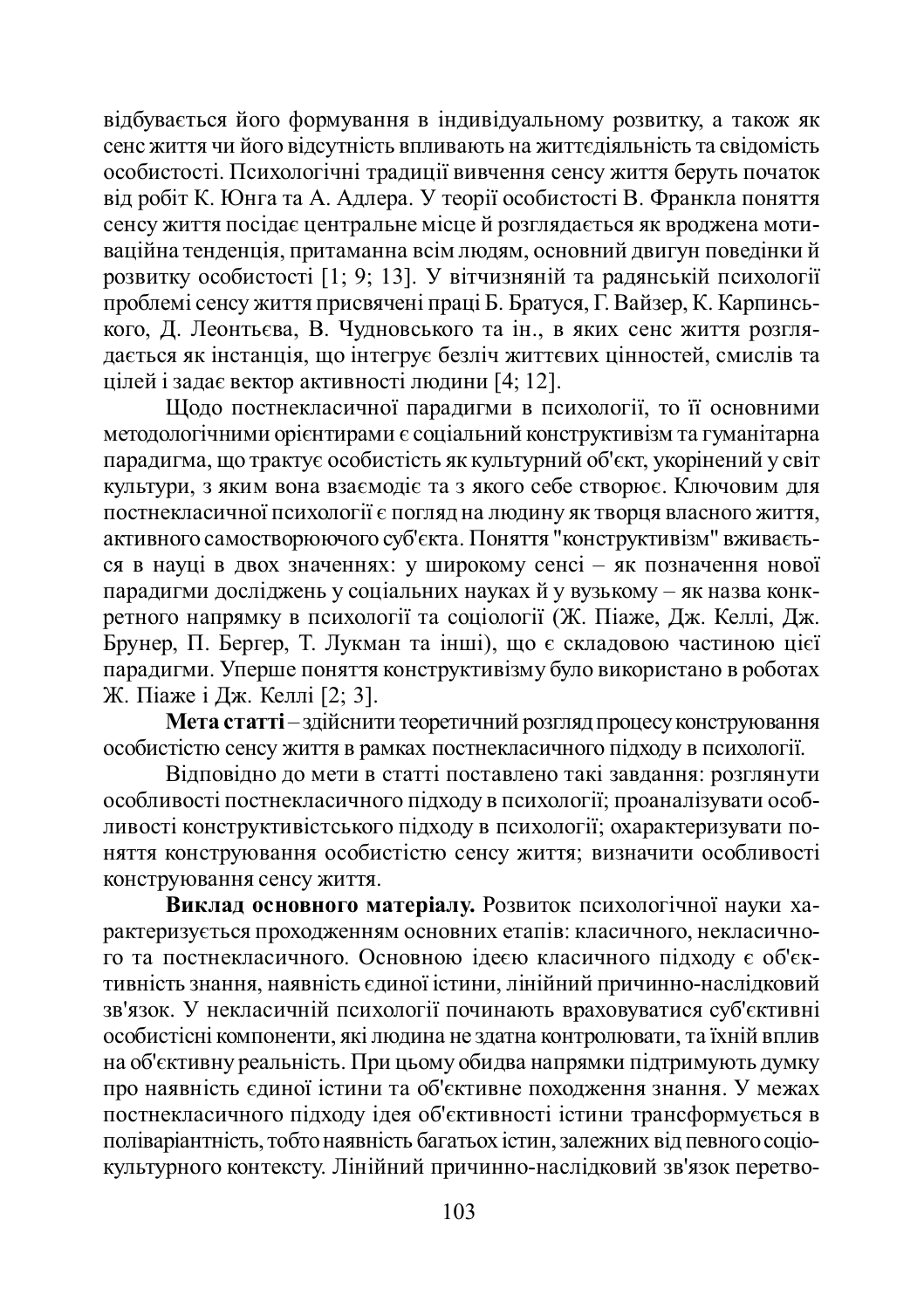рюється на ризому – систему множинних зв'язків. У постнекласичній пси-•<br>хології акцент зміщується з центральної ролі особистості на процес міжособистісної взаємодії. Класична особистість на реальність не зважає, модерна – їй протистоїть та використовує, а постмодерна – її конструює [14].

Відповідно до сучасних постнекласичних наукових засад особистість розглядається як така, що постійно перебуває в процесі становлення, стані тереходу від актуального до потенційного буття. На кожному етапі життя вона h\www.costruarizatives are between the concrete as the solve contains a construction of the material states in та самоконструювання, що відбувається під впливом соціокультурних умов.

Т. Титаренко зазначає, що постнекласична особистість має певні атрибутивні характеристики. Великої значущості набуває ідентичність, яка не є усталеною. Особистість шукає свою ідентичність, але ніколи не знаходить її. Тому точніше говорити про ідентифікацію, яка не припиняється, відбувається безперервно. Такий процес називається ідентифікуванням, оскільки особистість стає рухом, постійним переходом в інше. Постнекласична особистість має тенденції до автономізації, вибірково встановлює та руйнує свої межі, проявляє та конструює себе в діалозі з іншими людьми. Діалогування – провідний модус існування постнекласичної особистості. Ще однією важливою властивістю особистості є практикування, вона живе й розвивається практикуючи. Так вона здійснює рефлексивний моніторинг своєї поведінки, критично переосмислює власні практики, трансформує їх. Саме ідентифікування, автономізація, діалогування та практикуɜɚɧɧɹɽɫɤɥɚɞɨɜɢɦɢɩɪɨɰɟɫɭɨɫɨɛɢɫɬɿɫɧɨɝɨɤɨɧɫɬɪɭɸɜɚɧɧɹ, ɡɚɡɧɚɱɚɽɌ. Ɍɢтаренко, і водночас атрибутивними характеристиками особистості [7].

Особистість розглядається вкоріненою в світ культури, з яким вона взаємодіє та з якого себе будує. Н. Чепелєва вважає, що особистість у рамках постнекласичного підходу наділена такими характеристиками, як •<br>контекстуальність, чутливість до соціокультурних впливів, відкритість, усвідомленість неповторності й унікальності себе та власного життя, розуняд його як неповторної, унікальної історії, а також уміння будувати історію власного життя як авторський твір [11, с. 16-22].

Одним із найбільш змістовних та впливових напрямків постнекласичного підходу є соціальний конструктивізм. У психологічній науці поняття "конструювання" набуває поширення завдяки конструктивістській парадигмі, яка описує характерні для сучасності динамічні системи, що знаходяться в стані стійкої нерівноваги, безперервного вибору себе. Конструктивістська парадигма набуває дедалі ширшого значення в психології, оскільки в її межах здійснено перехід від суб'єкта як предмета психології до процесу міжсуб'єктної взаємодії. Предметом аналізу виступає вже не стабільна побудова соціального світу, а процес конструювання його образу в індивідуальній або груповій відомості [14, с. 8].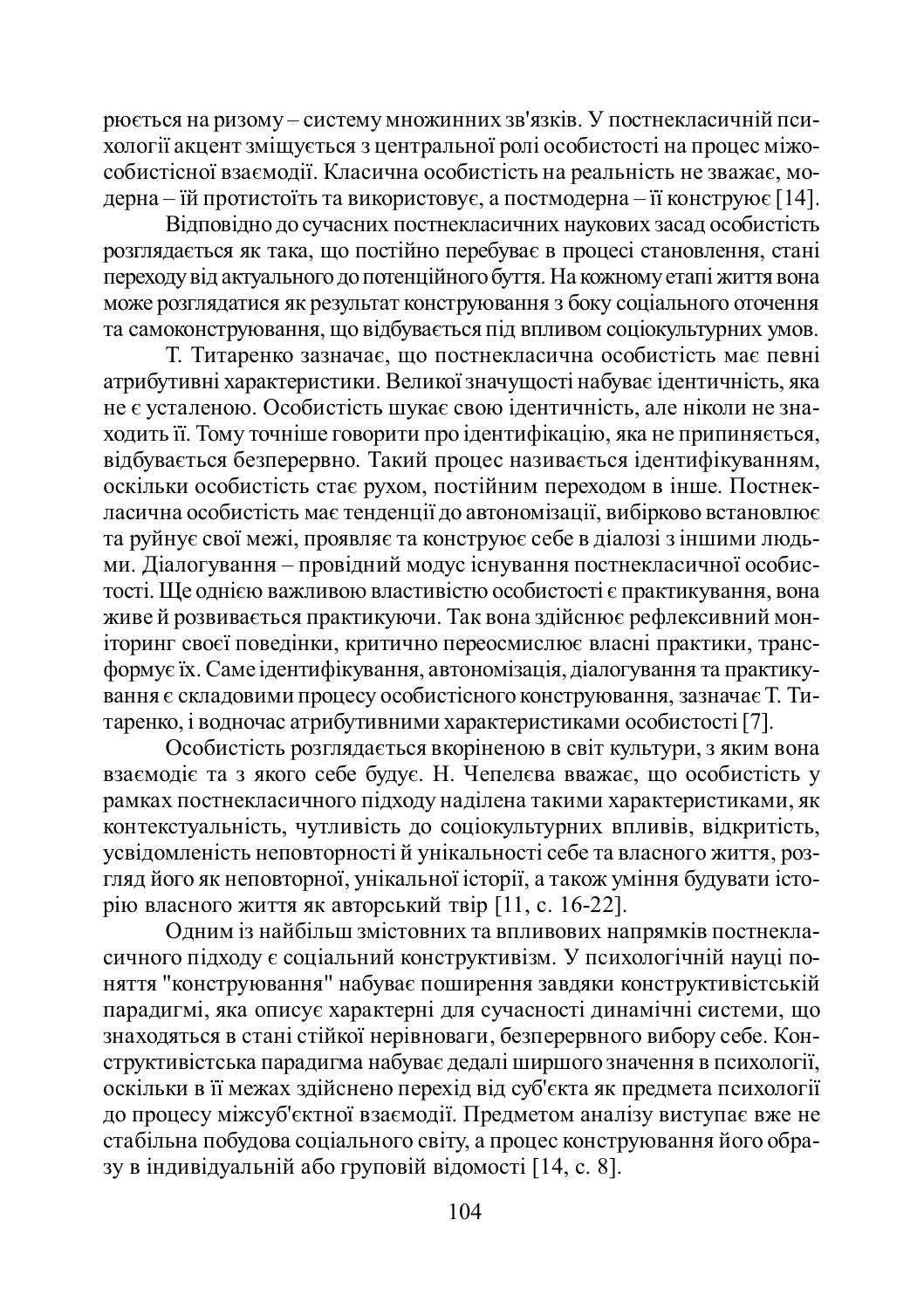Основна ідея конструктивізму полягає в тому, що не існує іншої реальності, крім тієї, яку ми конструюємо у відносинах. Модернізм спити и полицата и и тельсов и тельсов и тельсов и тельсов и тельсов и тельсов и тельсов и тельсов и тельсов и те по бачу". Конструктивіст швидше сказав би: "Я бачу тільки те, в що вірю" [6, с. 49]. Центральною ідеєю конструктивізму є уявлення про пізнання не ак про відбиття та репрезентацію, а як про активну побудову образу пізнаваних предметів та подій у свідомості суб'єкта, а також ідея пізнання й **розуміння світу за допомогою індивідуальних конструктів** [8].

Поняття конструкта є одним із ключових для цього напрямку. У загальному визначенні конструкти – це способи тлумачення світу, своєрідні класифікаційно-оцінювальні шаблони, які людина створює для передбачення подій і через які сприймає світ. Дж. Келлі зазначав: "Події не приходять до нас і не кажуть, що і як треба робити, вони просто йдуть своїм порядком. Якщо щось і керує нашими думками й діями, то це створена нами структура" [3, с. 32]. На думку сучасних соціологів Т. Лукмана і П. Бергера, людина створює соціальну реальність, а реальність створює людину. Реальність повсякденного життя, або інтерсуб'єктивний світ, та повсякденне знання людина розділяє з іншими людьми завдяки постійній взаємодії та спілкуванні  $[2, c. 16]$ .

Конструювання сенсу життя особистості в контексті постнекласичної психології виступає актуальною проблемою. В історії духовних пошуків людства можна виділити три головні підходи до розв'язання проблеми знаходження сенсу життя. Перший підхід полягає в тому, що сенс життя знаходиться за межами світу – в об'єктивних порядках вищого бутɬɹ, ɭɧɚɞɨɫɨɛɢɫɬɿɫɧɢɯɰɿɧɧɨɫɬɹɯ, ɭȻɨɝɨɜɿ. ɍɞɪɭɝɨɦɭɩɿɞɯɨɞɿɧɚɝɨɥɨɲɭɽɬɶся, що цінність і сенс життя – в самому житті, тому людина здатна перебудовувати світ на засадах добра й справедливості. Третій підхід полягає в уявленні, що сенс життя задається самою людиною завдяки її зусиллям •<br>щодо самореалізації. Життя саме по собі не має заданого сенсу, тільки людина завдяки своїй діяльності творить свою людську сутність, створює свій сенс життя [5, с. 691]. У рамках конструктивістського підходу ми будемо розглядати сенс життя як продукт, який створюється самою особистістю в процесі взаємодії з іншими людьми. Для кожної людини він є унікальним, неповторним, контекстуальним.

Психологічні традиції вивчення сенсу життя беруть початок від робіт К.Г. Юнга та А. Адлера. К. Юнг сформулював розуміння сенсу життя як рефлексивної життєвої задачі, на яку людина повинна знайти відповідь.

Ӏндивідуальна психологія А. Адлера є історично першою теорією, в якій сенс життя виступає як особлива психологічна проблема. На думку А. Адлера, особистість постійно прагне до реалізації певних цілей. Сенс життя первинний щодо всіх особистих сенсів (сенсів окремих дій індиві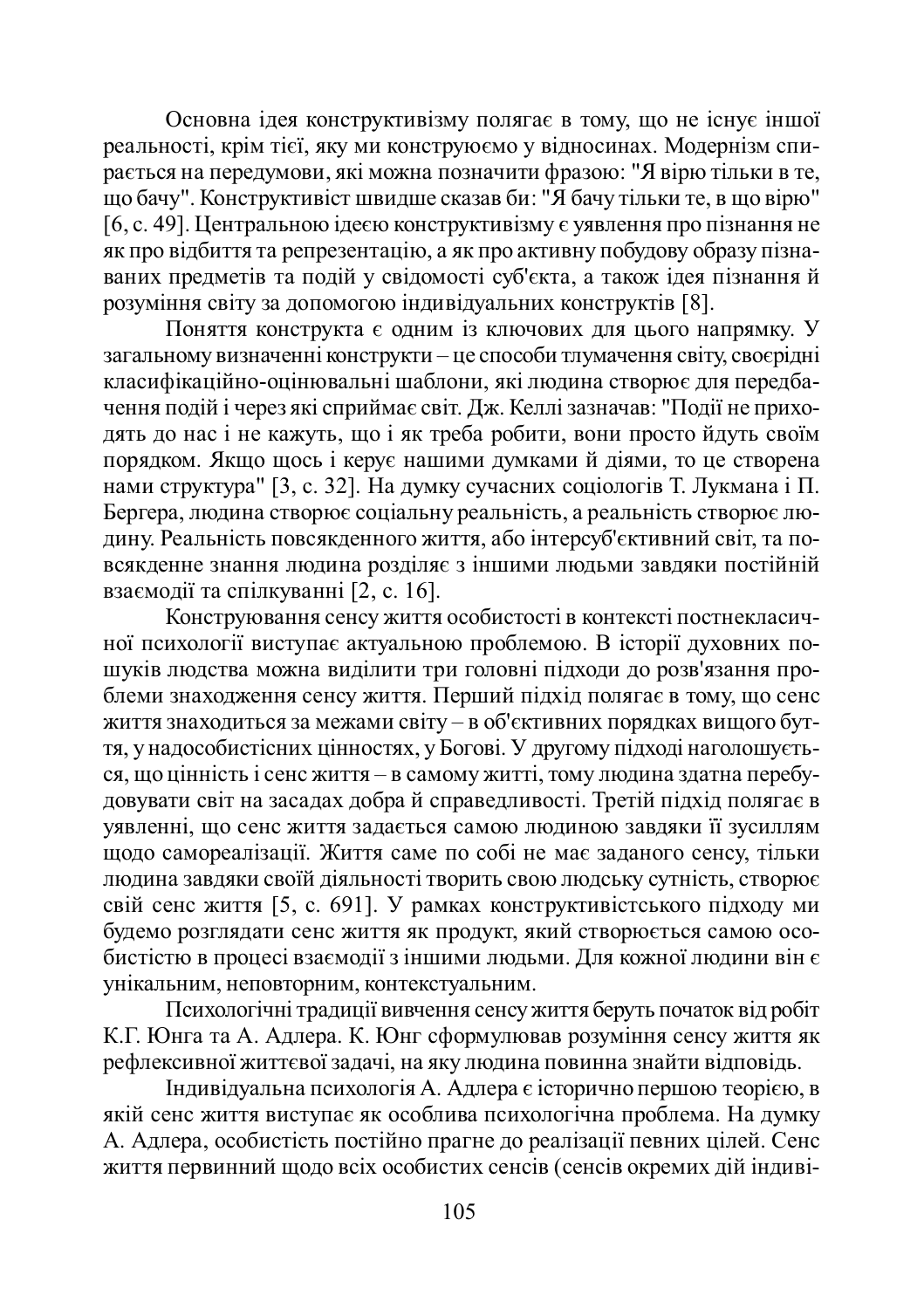дай подій індивідуального життєвого шляху). В індивідуальній психології сенс життя розглядається як інтегративна основа особистості [1].

Згідно з поглядами К. Юнга, знаходження сенсу життя сприяє зростанню здатності бути суб'єктом життя, допомагає особистості правильно обрати життєвий шлях і пролонгувати його як шлях практичної реалізації ɫɜɨɝɨɩɨɤɥɢɤɚɧɧɹ. Ʉ. ɘɧɝɡɚɡɧɚɱɚɜ, ɳɨɥɸɞɢɧɚɦɨɠɟɩɨɞɨɥɚɬɢɧɚɣɬɹɠɱɿ випробування, якщо бачить у них сенс. Уся складність полягає в створенні цього сенсу [13]. Схожих поглядів дотримується Е. Фромм, вважаъ<br>ючи, що сенс життя не даний людині від народження. Людина повинна взяти на себе відповідальність і визнати, що тільки власними силами може надати сенсу своєму життю, адже немає іншого сенсу, крім того, який вона сама собі створить [10].

Досліджуючи цю проблему, В. Чудновський вказує, що сенс життя є певною ідеєю, що містить у собі мету життя людини і стала для неї надзвичайно великою цінністю. Науковець вважає сенс життя особливим психічним утворенням, яке має свою специфіку виникнення, етапи становлення, певну стійкість та суттєво впливає на життя особистості [12, с. 181]. Розглядаючи породження смислів як одну з найважливіших сторін людського буття, Б. Братусь виділяє в структурі психічного апарата особливий (вищий) рівень, що відповідає за створення смислових орієнтацій, визначення загального сенсу й призначення свого життя, ставлення до інших людей та до себе. З цим рівнем він пов'язує ядро особистості, яке визначається системою загальних смислових утворень, смисловою сферою особистості [4].

Найбільш повно концепція сенсу життя була розроблена австрійським психологом В. Франклом. Вважаємо за доцільне детальніше її розглянути. Прагнення до пошуку та реалізації людиною сенсу свого життя В. Франкл розглядає як вроджену мотиваційну тенденцію, притаманну всім людям, яка є основним рушієм поведінки й розвитку особистості. На його думку, сенс життя відрізняється від однієї людини до іншої та від моменту до моменту. Неможливо визначити сенс життя загалом. Життя не означає щось невизначене, воно реальне й конкретне, так само як і сенс життя. Людина може знайти сенс життя в створенні творчого продукту або здійсненні справи, в переживанні добра, істини, краси, а також у зустрічі з іншою людиною, з її унікальністю, інакше кажучи, в любові, а також у ставленні до подій свого життя, які вона не в змозі змінити.

Якщо говорити в цьому контексті про цінності, можна розділити їх на три основні групи. В. Франкл називає їх цінностями творчості, цінностями переживання та цінностями ставлення. Цей ряд відбиває три основні шляхи, якими людина може знайти сенс життя. Перший шлях – це те, що вона дає світу в своїх творіннях; другий – це те, що вона бере від світу в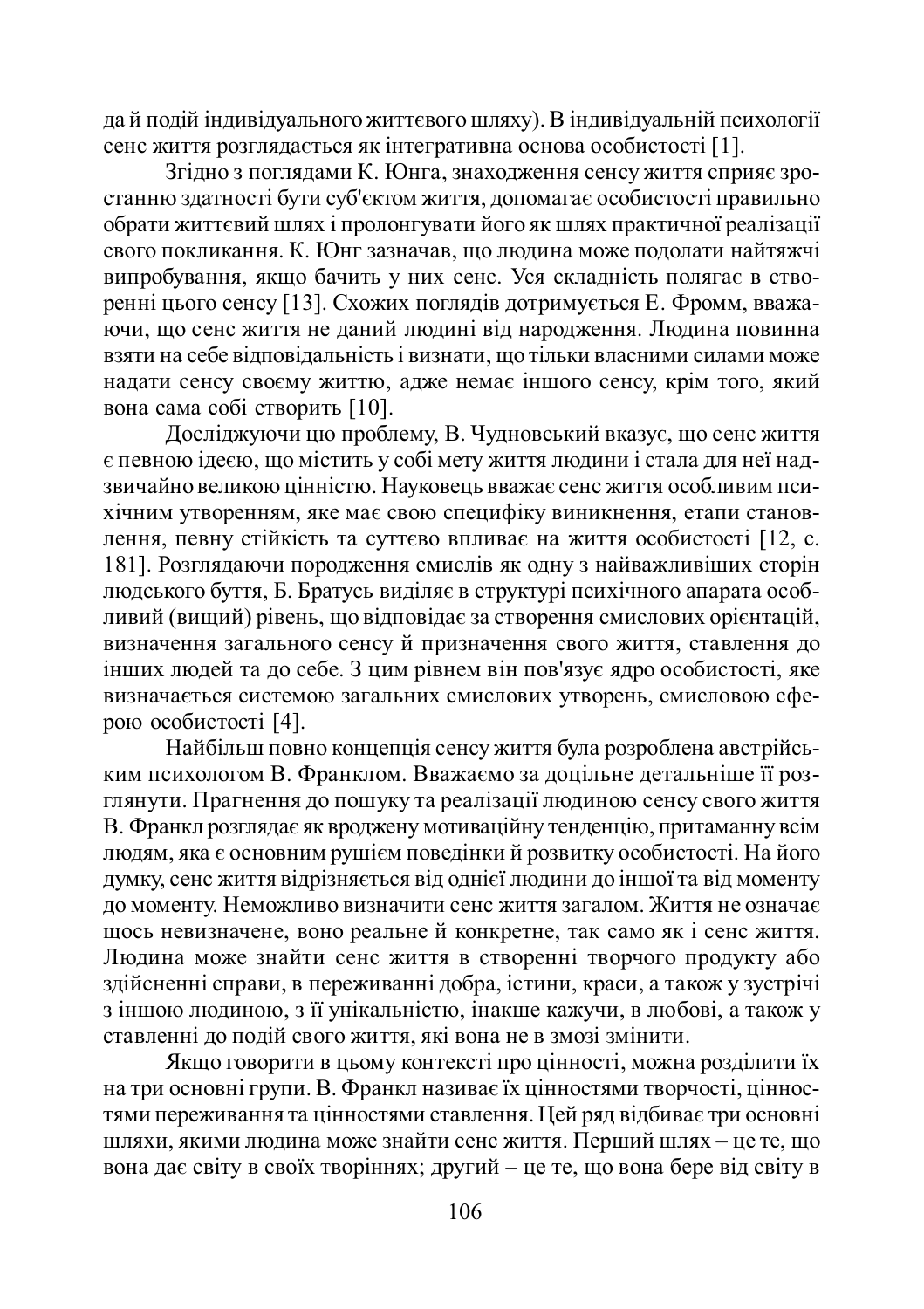своїх зустрічах і переживаннях; третій – це позиція, яку вона займає стосовно свого становища. Здійснюючи сенс, людина реалізує саму себе [9].

Слід зазначити, що канадський психолог Пол Вонг вважає, що пошук сенсу життя – це активність особистості, що охоплює когнітивні, мотиваційні та поведінкові процеси й забезпечується потребою в сенсі життя. Пошук сенсу життя переходить у практичну реалізацію знайденого сенсу, що передбачає реалізацію сенсу в життєвих цілях, завданнях, планах [15]. Отже, активність особистості в створенні сенсу життя та його реалізацію можна визначити як важливі складові конструювання сенсу життя.

**Висновки та перспективи.** Розглянувши окреслену проблему в рамках постнекласичної психології та конструктивістського підходу, слід .<br>сказати, що сенс життя неможливо знайти готовим, даним раз і назавжди. Сенс – це продукт, який конструюється самою особистістю в процесі нтерпретації власного соціокультурного лосвіду, у взаємодії з іншими люльми. Конструюючи сенс свого життя, особистість осмислює та впорядковує власний досвід, організовує життєвий шлях відповідно до певних лринципів, орієнтує свої прагнення, наміри, плани щодо головної мети ана свого життя, що відкриває глибоку перспективу, розширює горизонти й власні можливості людини. Варто сказати, що важливим фактором конструювання сенсу життя є цінності. Адже людина вільна в виборі своєї діяльності, в створенні свого ставлення до будь-якої ситуації в своєму житті. Вона безперервно конструює власний сенс життя, що виявляється не лише в його створенні, а й у практичній реалізації.

Перспективою подальших досліджень є дослідження особливостей конструювання сенсу життя особистості з допомогою наративних технологій.

## Список використаних джерел

1. Адлер А. Понять природу человека / Адлер Альфред; [пер. Е. А. Цыпина]. – СПб.: Академический проект, 1997. – 256 с.

2. Бергер П. Социальное конструирование реальности. Трактат по социологии знания / П. Бергер, Т. Лукман. – М. : Медиум, 1995. – 323 с.

3. Келли Дж. Теория личности / Келли Джордж. – СПб. : Речь,  $2000. - 249$  c.

4. Леонтьев Д.А. Психология смысла: природа, строение и динамика смысловой реальности / Дмитрий Алексеевич Леонтьев. – М. : Смысл,  $1999. - 487$  c.

5. Подольська Є.А. Філософія : [підручник] / Єлізавета Ананіївна Подольська – К. : Інкос, 2006. – 704 с.

6. Робин Ж-М. Быть в присуствии другого: этюды по психотерапии / Жан-Мари Робин – М.: Институт Общегуматинарных Исследований, 2008. – 288 с.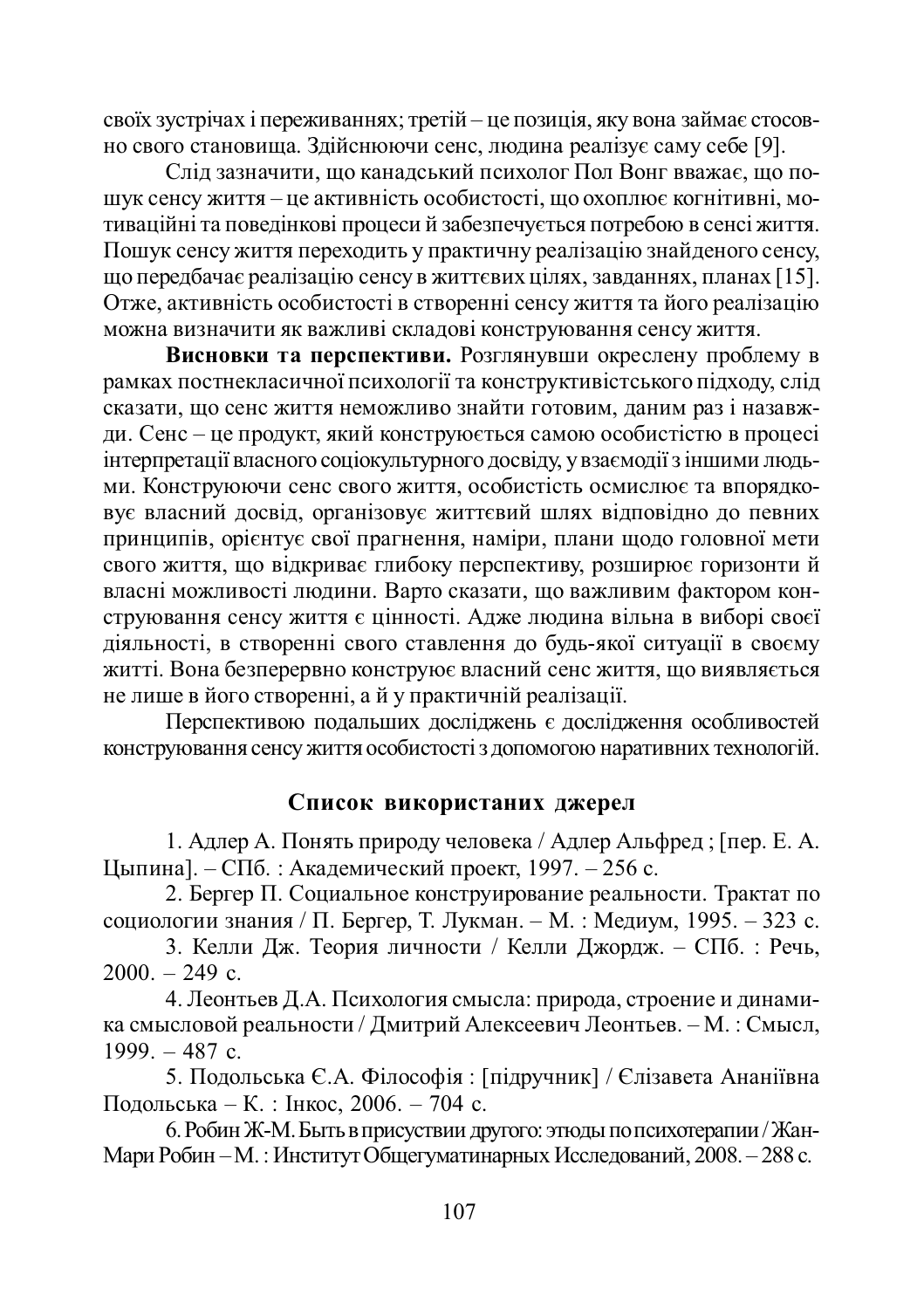7. Титаренко Т.М. Психологічні практики конструювання життя в умовах постмодерної соціальності: монографія / Т.М. Титаренко, О.М. Кочубейник, К.О. Черемних. – К. : Міленіум, 2014. – 206 с.

8. Улановский А.М. Конструктивизм, радикальный конструктивизм, социальный конструкционизм: мир как интерпретация / А.М. Улановский // Вопросы психологии. – 2009. –  $N_2$ . – С. 35-45.

9. Франкл В. Человек в поисках смысла / Виктор Франкл. – М. :  $\Pi$ porpecc, 1990. – 367 c.

10. Фромм Э. Человек для себя / Эрих Фромм; [пер. с англ. Л. Чернышева]. – Мн. : Коллегиум, 1992. – 253 с.

11. Чепелева Н.В. Методологические основы исследования личности в контексте постнеклассической психологии / Н.В. Чепелева // Актуальні проблеми психології : Психологічна герменевтика. – К., 2010. – Т. 2, вип.  $6. - C. 15-23.$ 

12. Чудновский В.Э. Смысл жизни и судьба человека / В.Э. Чудновский // Общественные науки и современность. – 1998. – № 1. – С. 175-183.

13. Юнг К.Г. Проблемы души нашего времени / Карл Густав Юнг. –  $M.$ : Прогресс, 1993. – 336 с.

14. Якимова Е.В. Социальное конструирование реальности: науч.аналит. обзор / Е.В. Якимова. – М., 1999. – 115 с.

15. Wong, P. T. P. Toward a Dual-Systems Model of What Makes Life Worth Living / P. T. P. Wong // The human quest for meaning : theories, research, and applications edited by Paul T.P. Wong. – 2nd ed. p. cm. : Personality and clinical psychology series. – New York,  $2012 - P. 3-23$ .

## **Spysok vykorystanykh dzherel**

1. Adler A. Ponjat' prirodu cheloveka / Adler Al'fred ; [per. E. A. Cypina]. – SPb. : Akademicheskij proekt, 1997. – 256 s.

2. Berger P. Social'noe konstruirovanie real'nosti. Traktat po sociologii znanija / P. Berger, T. Lukman. – M. : Medium, 1995. – 323 s.

3. Kelli Dzh. Teorija lichnosti / Kelli Dzhordzh. – SPb. : Rech', 2000. – 249 s.

4. Leont'ev D.A. Psihologija smysla: priroda, stroenie i dinamika smyslovoj real'nosti / Dmitrij Alekseevich Leont'ev. – M. : Smysl, 1999. – 487 s.

5. Podol's'ka Ye.A. Filosofiya : [pidruchnyk] / Yelizaveta Ananiyivna Podol's'ka – K. : Inkos, 2006. – 704 s.

6. Robin Zh-M. Byt' v prisustvii drugogo: jetjudy po psihoterapii / Zhan-Mari Robin – M. : Institut Obshhegumatinarnyh Issledovanij, 2008. – 288 s.

7. Tytarenko T.M. Psykholohichni praktyky konstruyuvannya zhyttya v umovakh postmodernoyi sotsial'nosti : monohrafiya / T.M. Tytarenko, O.M. Kochubeynyk, K.O. Cheremnykh. – K. : Milenium, 2014. – 206 s.